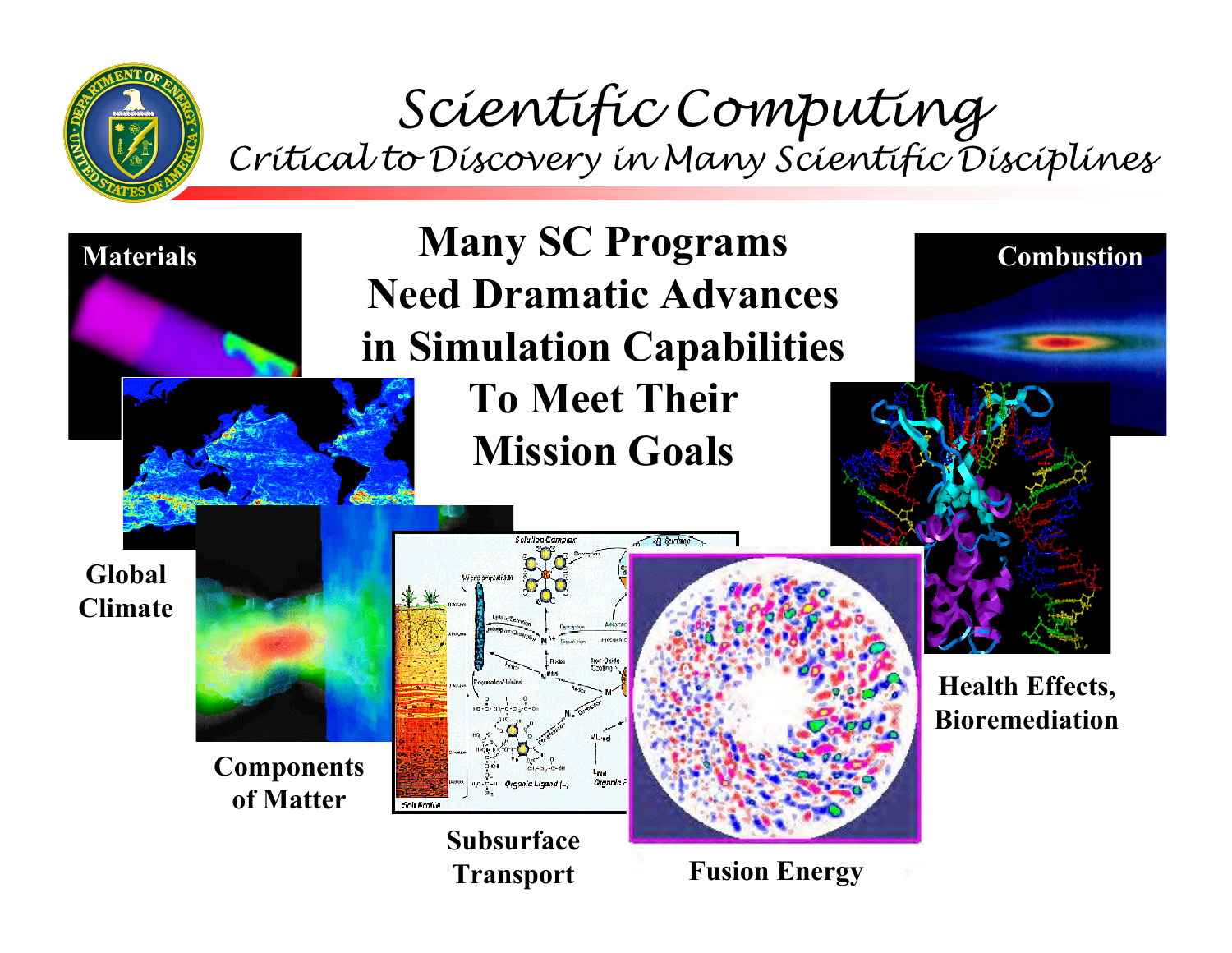

# Goal and Strategies<br>"Scientific Discovery through Advanced Computing"

# ! **Goal**

• Promote scientific discovery throughout the Office of Science by exploiting advances in computing technologies

#### ! **Strategies**

- **Create Scientific Computing Software Infrastructure that takes** full advantage of terascale computing capabilities for scientific research
- " Establish *Scientific Computing Hardware Infrastructure* that supports scientific research in the most efficient, effective manner possible
- Enhance collaboration and access to facilities and data through advances in networking technologies and development of electronic collaboratories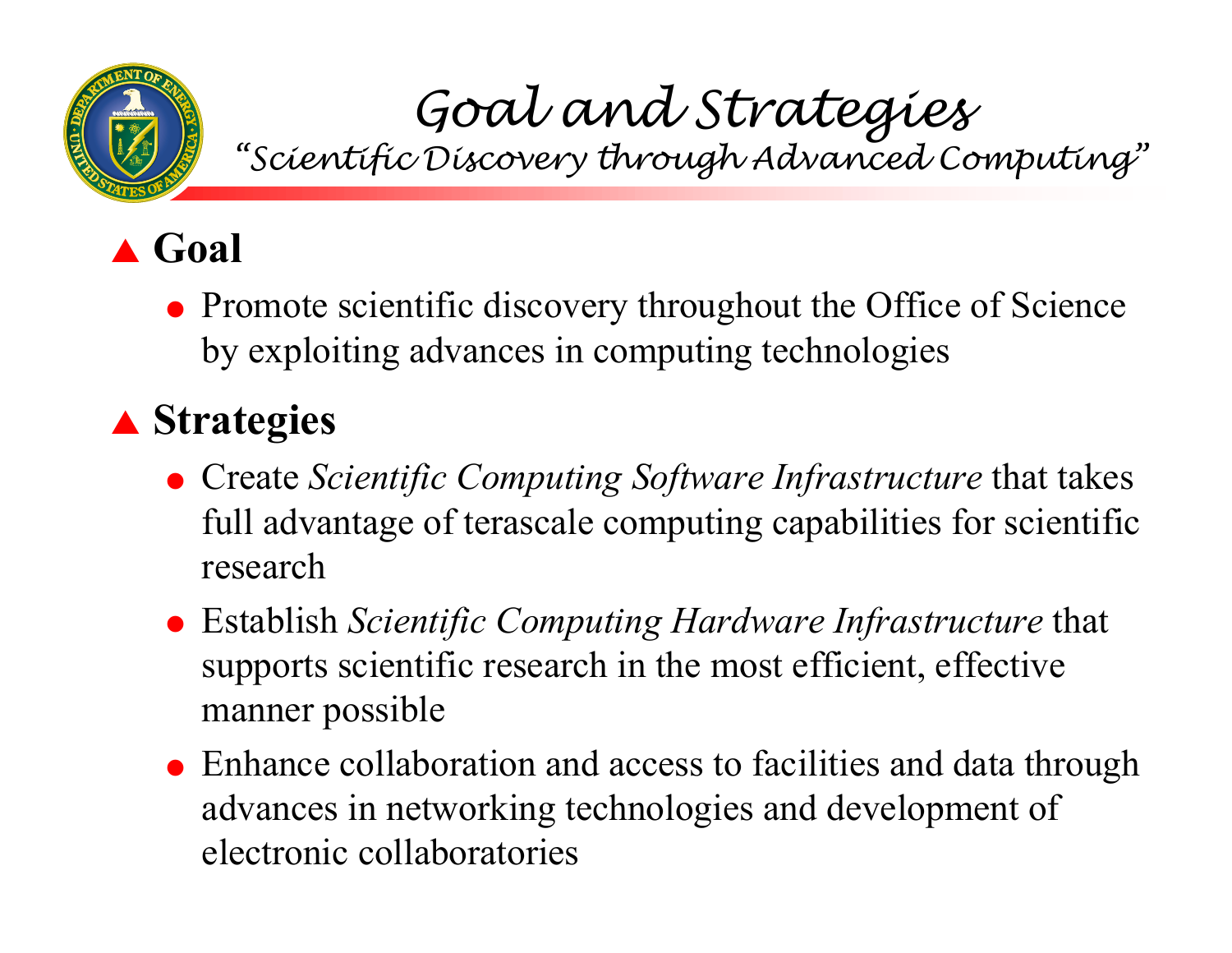

# Programmatic Elements<br>"Scientific Discovery through Advanced Computing"

**FES, HENP ASCR**

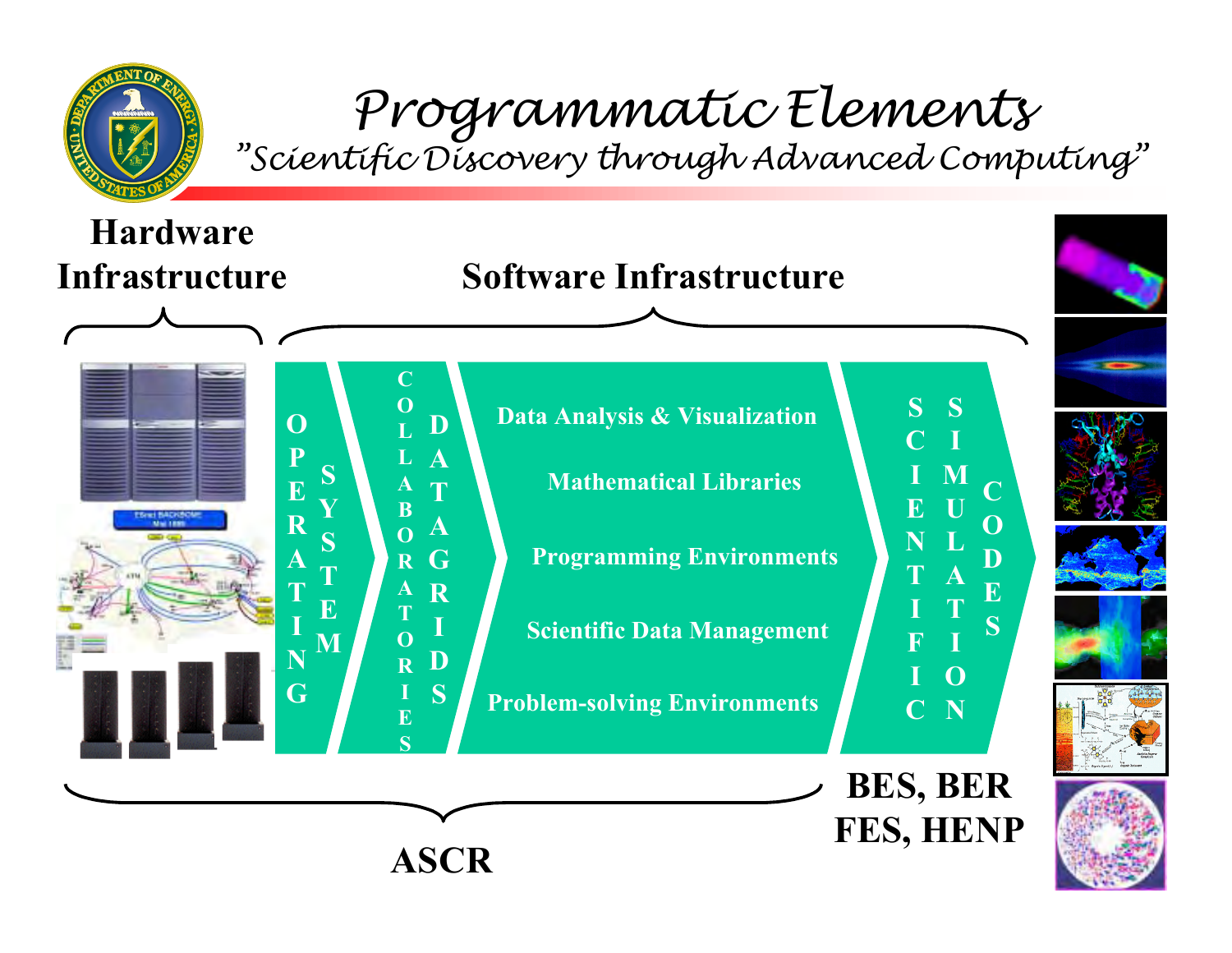

Software Challenges Scientific Computing

### ! **Scientific Codes**

- High fidelity mathematical models
- $\bullet$  Efficient, robust computational methods and algorithms
- Well designed computational modeling and simulation codes
	- $\blacksquare$  Readily incorporate new theoretical advances
	- #Port from one computer to another with minimal changes

# ! **Computing Systems and Mathematical Software**

- Increased functionality in Vendor Operating Systems
- Computing systems software
	- **E** Accelerate development and use of terascale scientific codes
	- #Facilitate porting of software and codes among high-performance computers
	- **Manage and analyze massive ( petabyte) data sets, both locally and remotely**
- Algorithms that scale to thousands-millions processors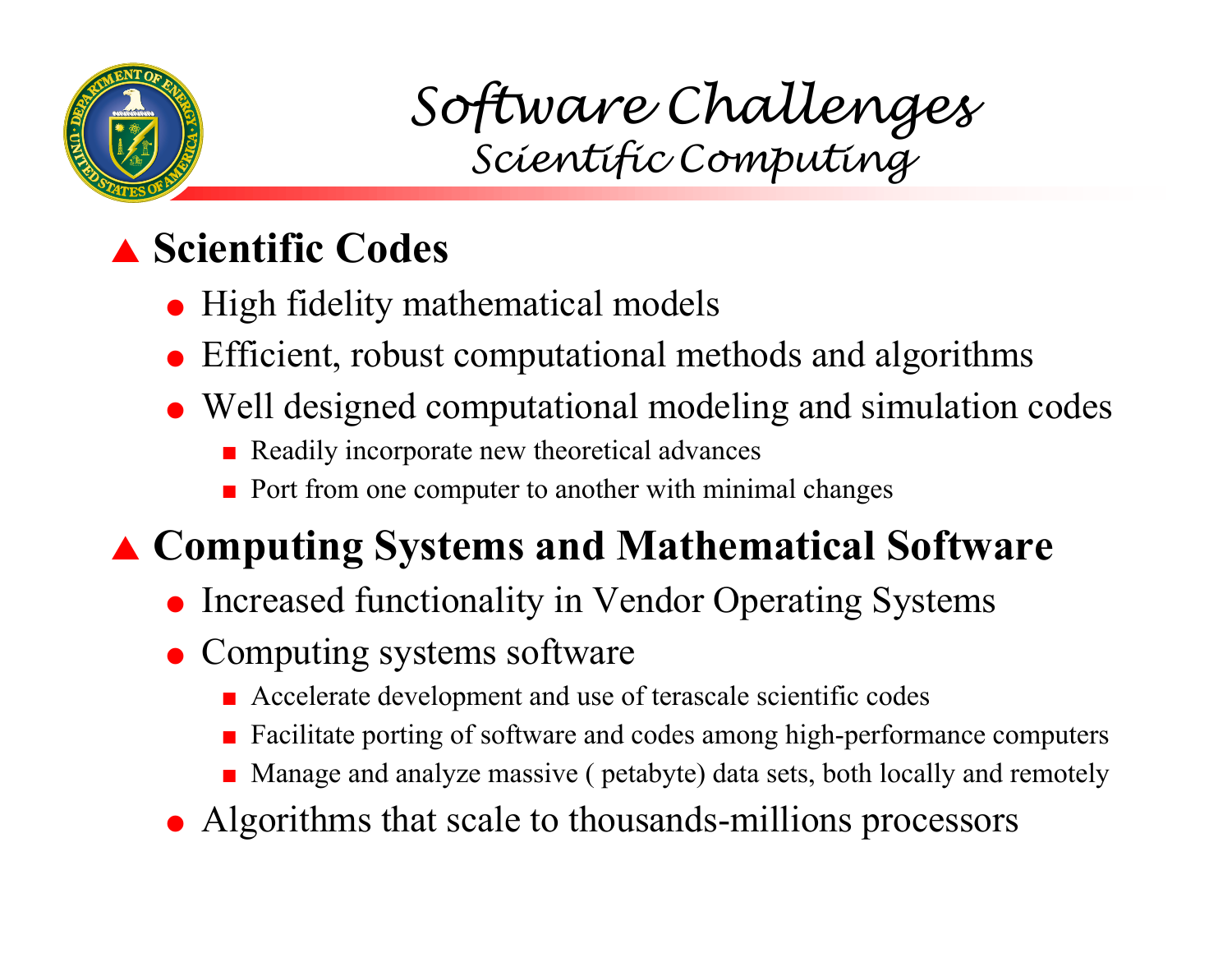

### An Example Northwest Chem (NWChem)



>100 person-years at PNNL alone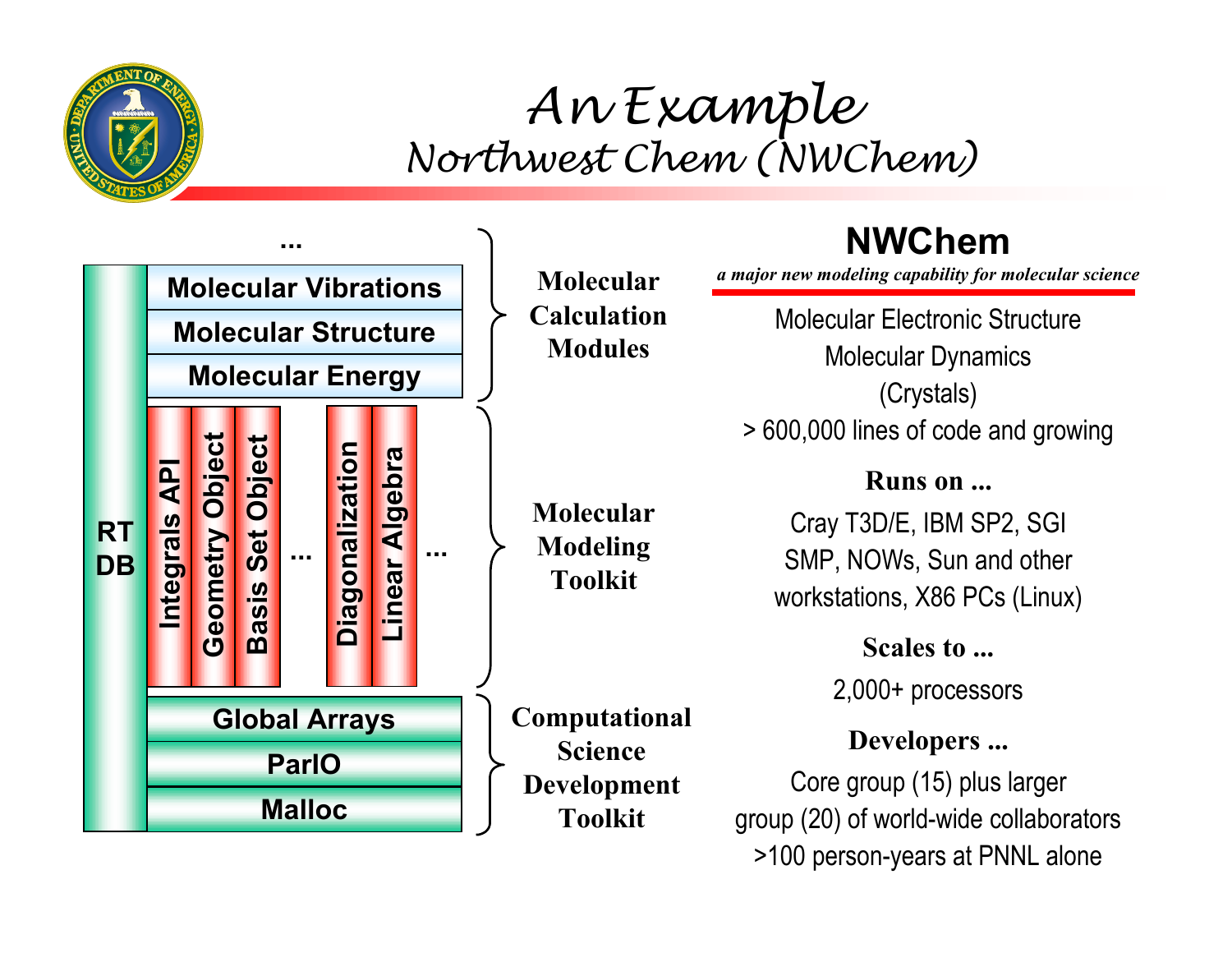

# SC Software Infrastructure A Major Software Challenge

#### **Peak Performance is skyrocketing**

 $\bullet$  In 90's, peak performance has increased 100x; in 00ís, it will increase 1000x

#### **But ...**

 $\bullet\,$  Efficiency has declined from 40-50% on the vector supercomputers of 1990s to as little as 5-10% on parallel supercomputers of today and may decrease further on future machines

#### **Research challenge is software**

- $\bullet$  Scientific codes to model and simulate physical processes and systems
- $\bullet$  Computing and mathematics software to enable use of advanced computers for scientific applications
- $\bullet$  Continuing challenge as computer architectures undergo fundamental changes

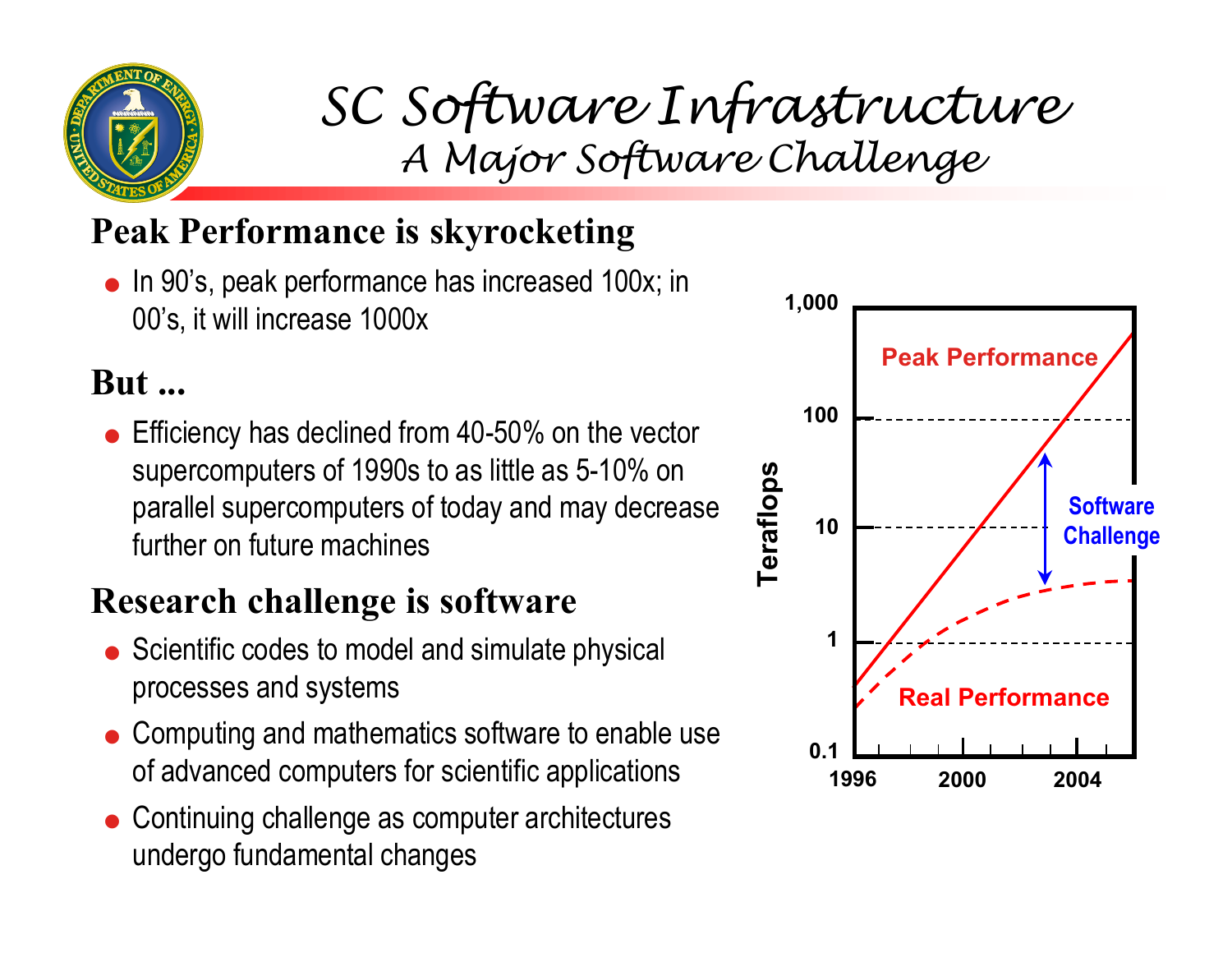

## SC Software Infrastructure Enabling Technology Centers

- ! **Teams of Mathematicians, Computer Scientists, Applications Scientists, and Software Engineers to ...**
	- $\bullet~$  Create mathematical and computing systems software to enable scientific simulation codes to take full advantage of the extraordinary capabilities of terascale computers
	- $\bullet~$  Work closely with Scientific Simulation Teams to ensure that the most critical computer science and applied mathematics issues are addressed in a timely fashion
	- Support the full software life cycle

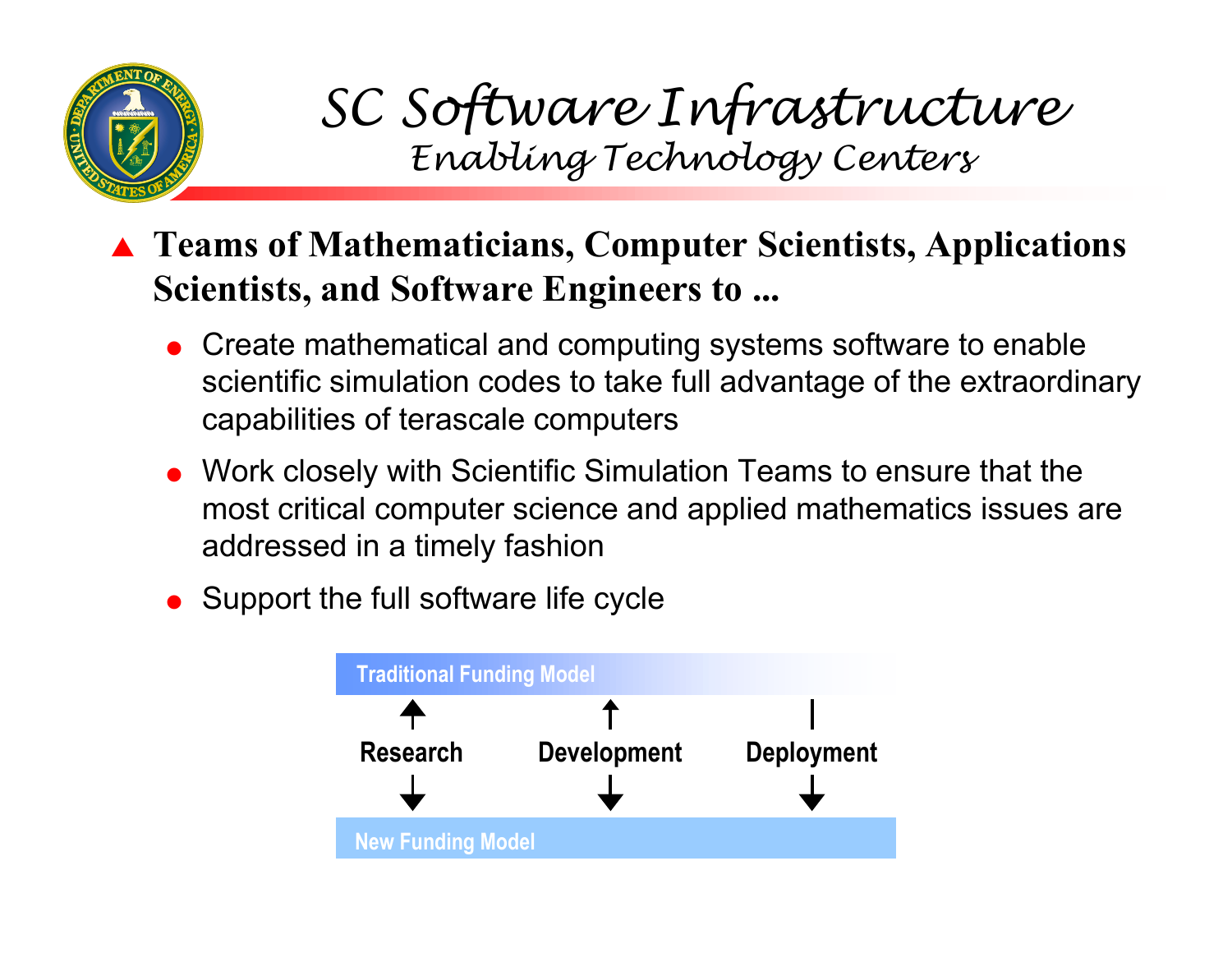

SC Hardware Infrastructure Robust, Agile, Effective & Efficient

# ! **Flagship Computing Facility**

• To provide robust, high-end computing resources for *all* SC research programs

### ! **Topical Computing Facilities**

- To provide the most effective and efficient computing resources for a set of scientific applications
- To serve as a focal point for a scientific research community as it adapts to new computing technologies

### ! **Experimental Computing Facilities**

• To assess new computing technologies for scientific applications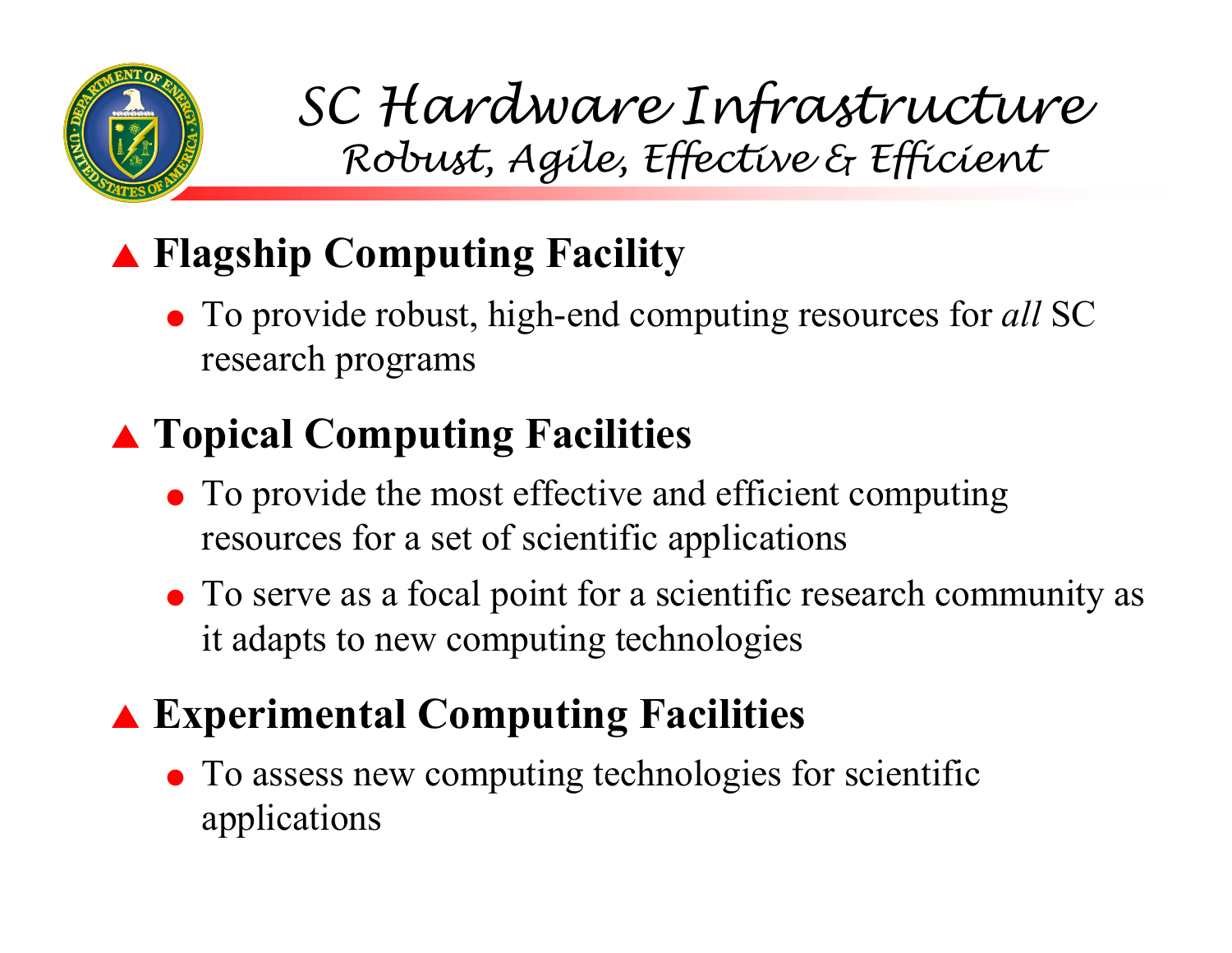

Why Topical Facilities? Variation in Scientific Application Needs\*

| Code         | <b>Application</b>      | <b>Time</b><br>(TFLOPS-HRS) | <b>Memory</b><br>(TBYTES) | <b>Storage</b><br>(TBYTES) | Node I/O<br>(MBYTES/S) |
|--------------|-------------------------|-----------------------------|---------------------------|----------------------------|------------------------|
| Cactus       | Astrophysics            | 300                         | 1.8                       | 20                         | 5                      |
| <b>ARPS</b>  | Weather                 | 25                          | 0.25                      | 16                         | 18                     |
| <b>MILC</b>  | <b>Particle Physics</b> | 10,000                      | 0.2                       |                            | $\overline{3}$         |
| <b>PPM</b>   | <b>Turbulent Flow</b>   | 500                         | 0.5                       | 54                         | 6                      |
| <b>PUPI</b>  | Liquids                 | 150                         | 0.1                       | 0.2                        | 3                      |
| <b>ASPCG</b> | <b>Fluid Dynamics</b>   | 5,000                       | 0.5                       | 50                         | $\overline{3}$         |
| <b>ENZO</b>  | Galaxies                | 1,000                       | 0.9                       | 10                         | 12                     |
|              | Variation               | 400x                        | 18x                       | <b>100x</b>                | 6x                     |

*\* From ìHigh-level Application Resource Characterization,î NSF/PACI National Computational Science Alliance, May 2000. Reported by permission of Dr. D. A. Reed, Director, National Center for Supercomputing Applications.*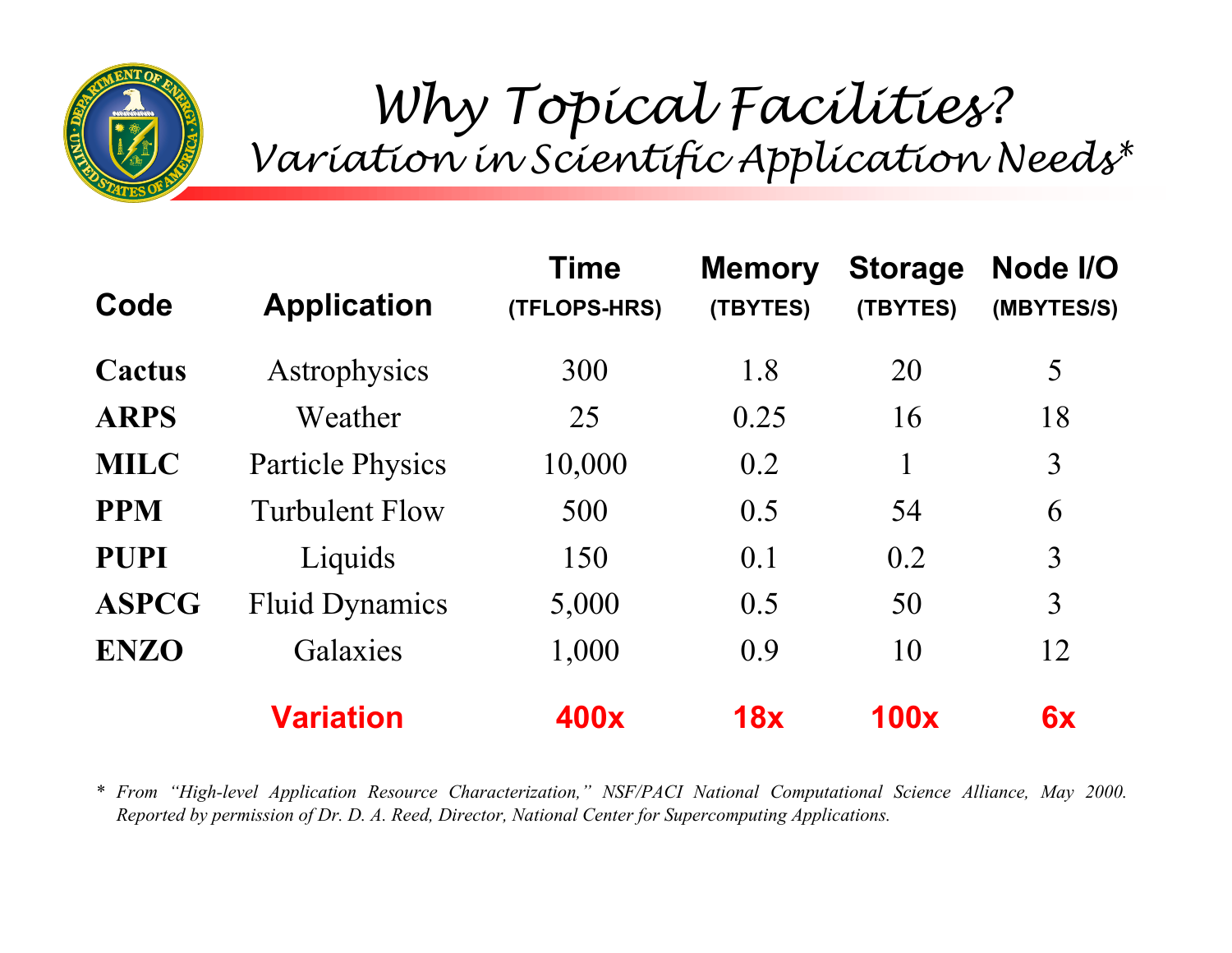

Why Topical Facilities? A Response to the Software Challenge

#### ! **To provide the organizational framework needed for multidisciplinary activities**

• Addressing software challenges require strong, long term collaborations among disciplinary computational scientists, computer scientists, and applied mathematicians

! **To provide the organizational framework needed for the development of community codes**

• Implementation of many scientific codes requires a wide range of disciplinary expertise

! **Organizational needs will continue as computers advance to petaflops scale**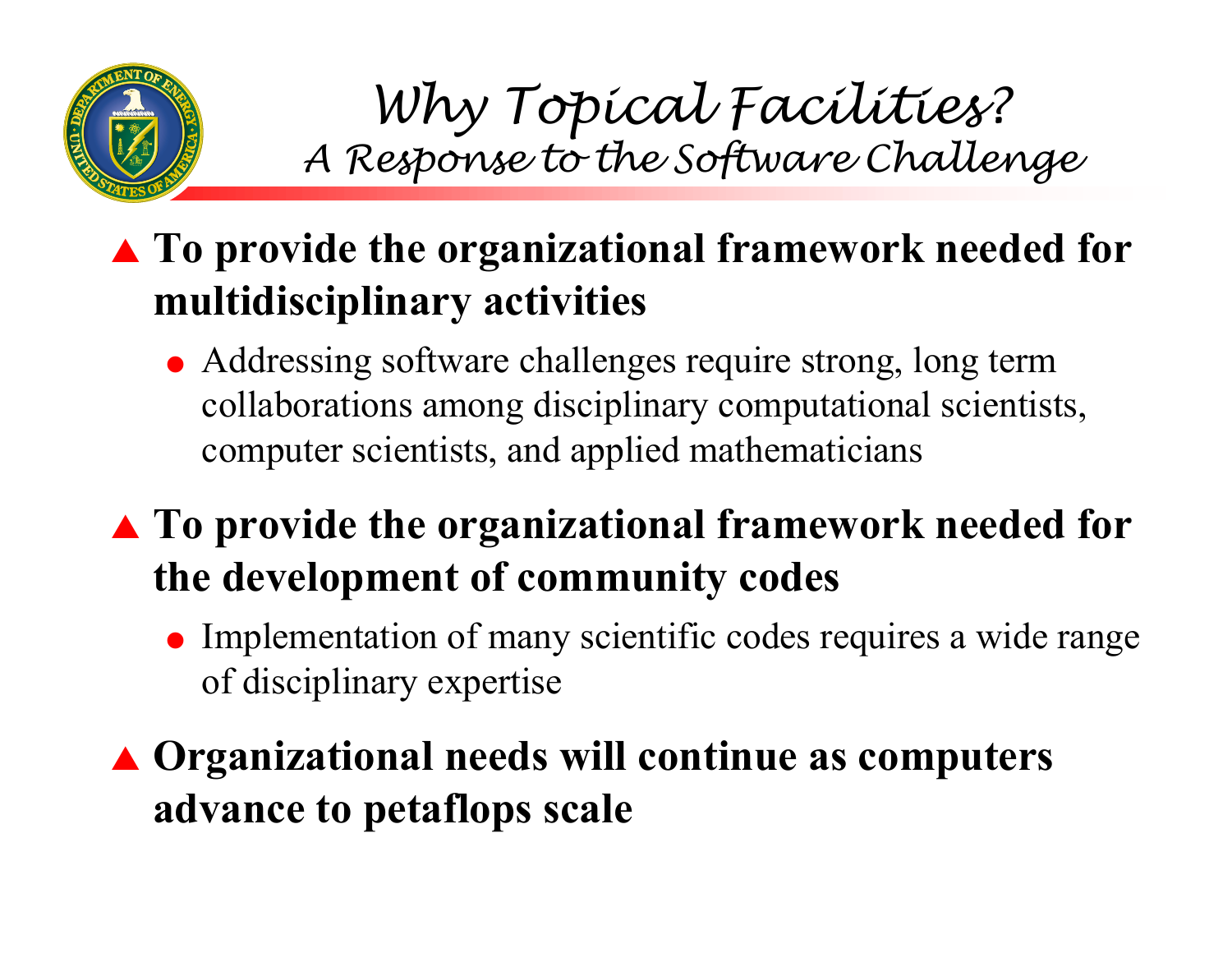

#### Dramatic Advances in Computing Terascale Today, Petascale Tomorrow

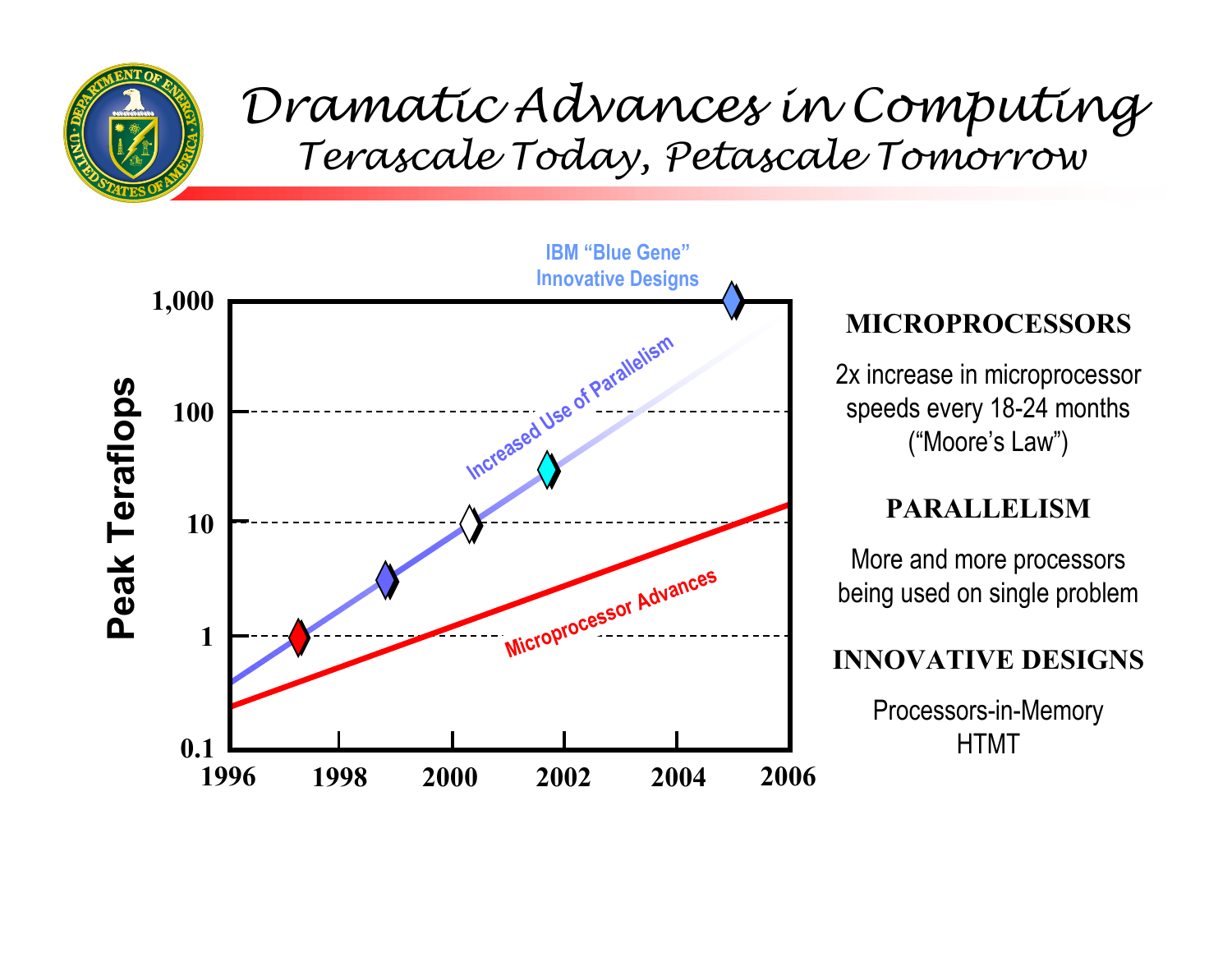

# Elements of Topical Computing Facility

 $\bigwedge_{\gamma} \Omega_{\gamma}$ 

#### **Computing Systems**



#### **Code Development Teams Core Teams + Distributed Team Members**



**Scientific Application Users**

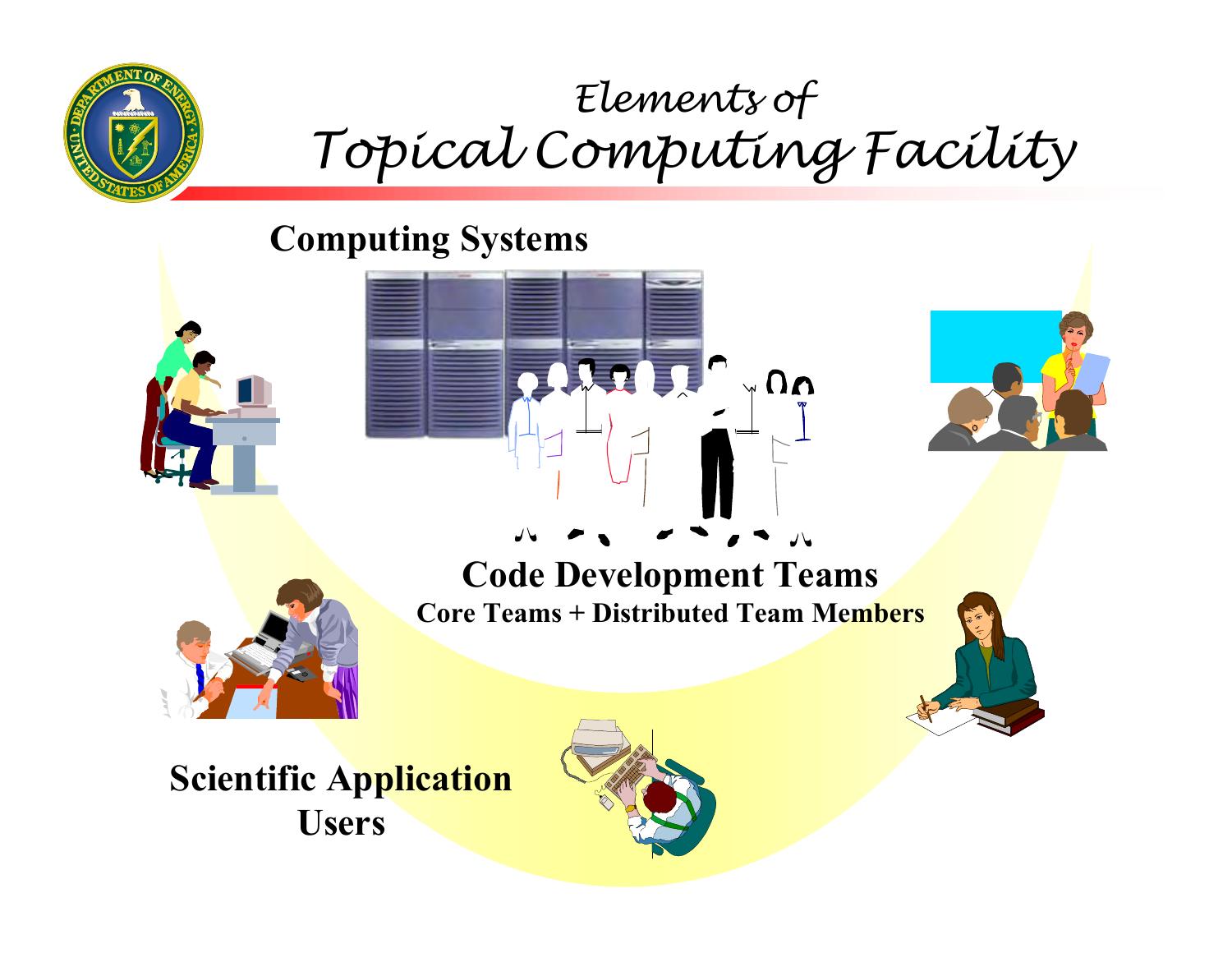Why Experimental Facilities?

#### ! **Need an organized approach for evaluation of new computing technologies (processors, switches,** *etc***.)**

- Although we are currently on a plateau vis-à-vis computer architectures, this will not last through the end of the decade
- Examples of new approaches include PIM (processors-inmemory), HTMT (hybrid technology-multithread technology)

#### ! **Need an organized approach for interacting with computer designers as early as possible**

- Computer designers have many variables to consider some beneficial for scientific computing, others not
- $\bullet$  Earlier the scientific community can provide input, the more likely the advice will be heeded